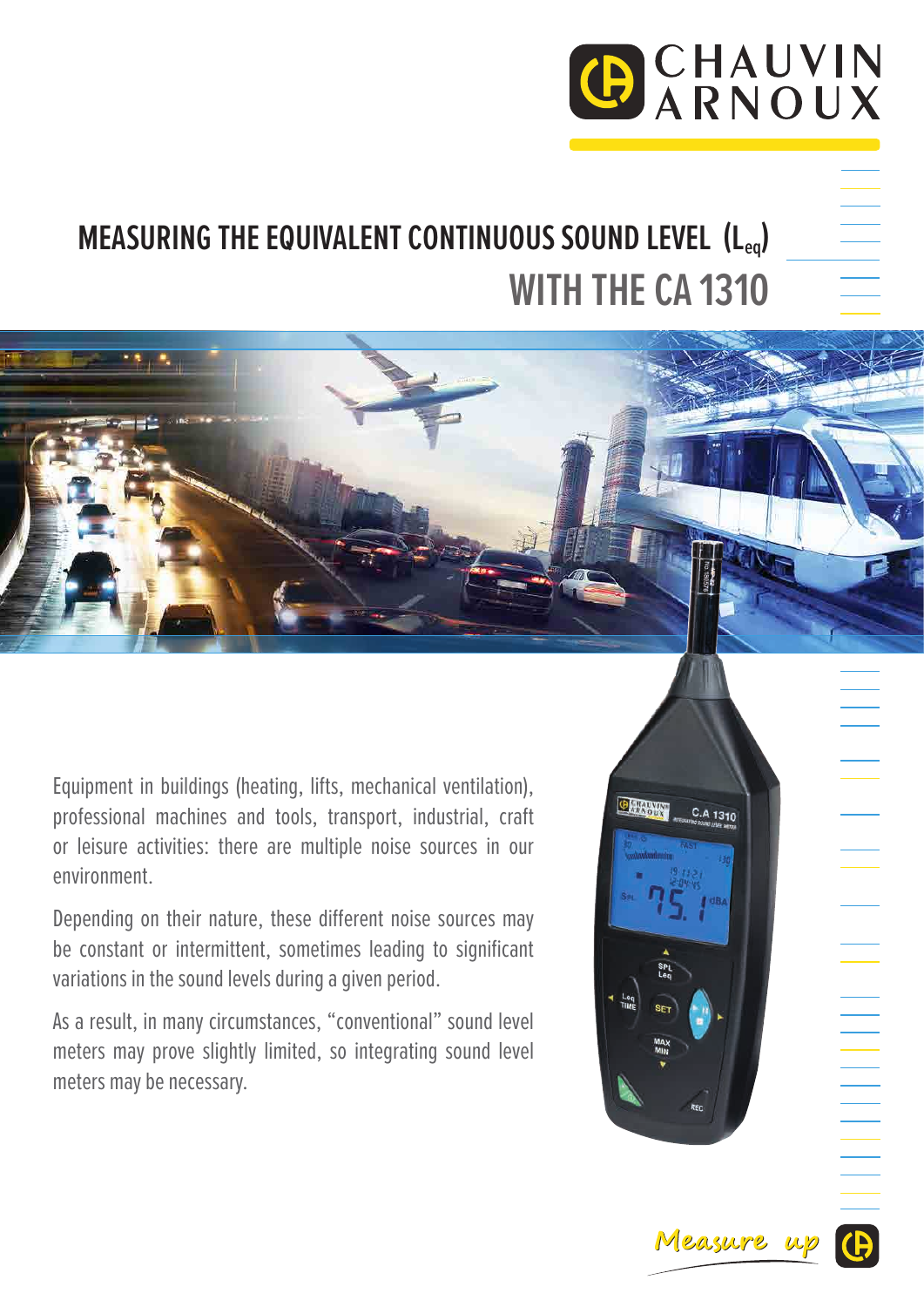

Acoustic signals usually fluctuate, so the indications provided by one-off measurements are not stable.

To characterize nuisance due to exposure for a duration T to a noise which varies over time, the concept of the equivalent continuous sound level LAeq,T (expressed in dBA when type A frequency weighting is used). This is the continuous sound level which, over a given period, delivers the same amount of acoustic energy as the real fluctuating noise. This LAeq,T value is easy to measure with an integrating sound level

meter like the CA 1310, using a type A weighting filter.



**Extract from bruitparif.fr**

#### **When should the Leq be measured?**

For a simple assessment, the instantaneous sound pressure level reading may be valid if the noise measured is particularly stable.

If not, the measurement will be unusable, so you will need an Leq measurement.

Furthermore, this energy indicator is used in a wide range of regulatory reference documents, including the World Health Organization recommendations and the rules on noise exposure in the workplace. It is used regularly because a good correlation between this value and the auditory discomfort experienced by an individual exposed to noise has been observed in practice.

From the measurement point of view, this indicator is also less sensitive to minor disturbances and can be measured on the ambient noise or only on specific noise sources or events.

#### **What duration should be chosen for the Leq?**

Depending on the application, the duration of the Leq can be selected to provide information on a specific event (a train passing, for example) or to evaluate exposure during a specific work phase (cleaning with compressed air, for example).

It is sometimes necessary to assess the noise over a long period, for example when evaluating the environmental noise generated by road traffic, for which the Leq measurements may be performed at intervals over representative periods (e.g. calm periods during the day, rush hours, evening, night).



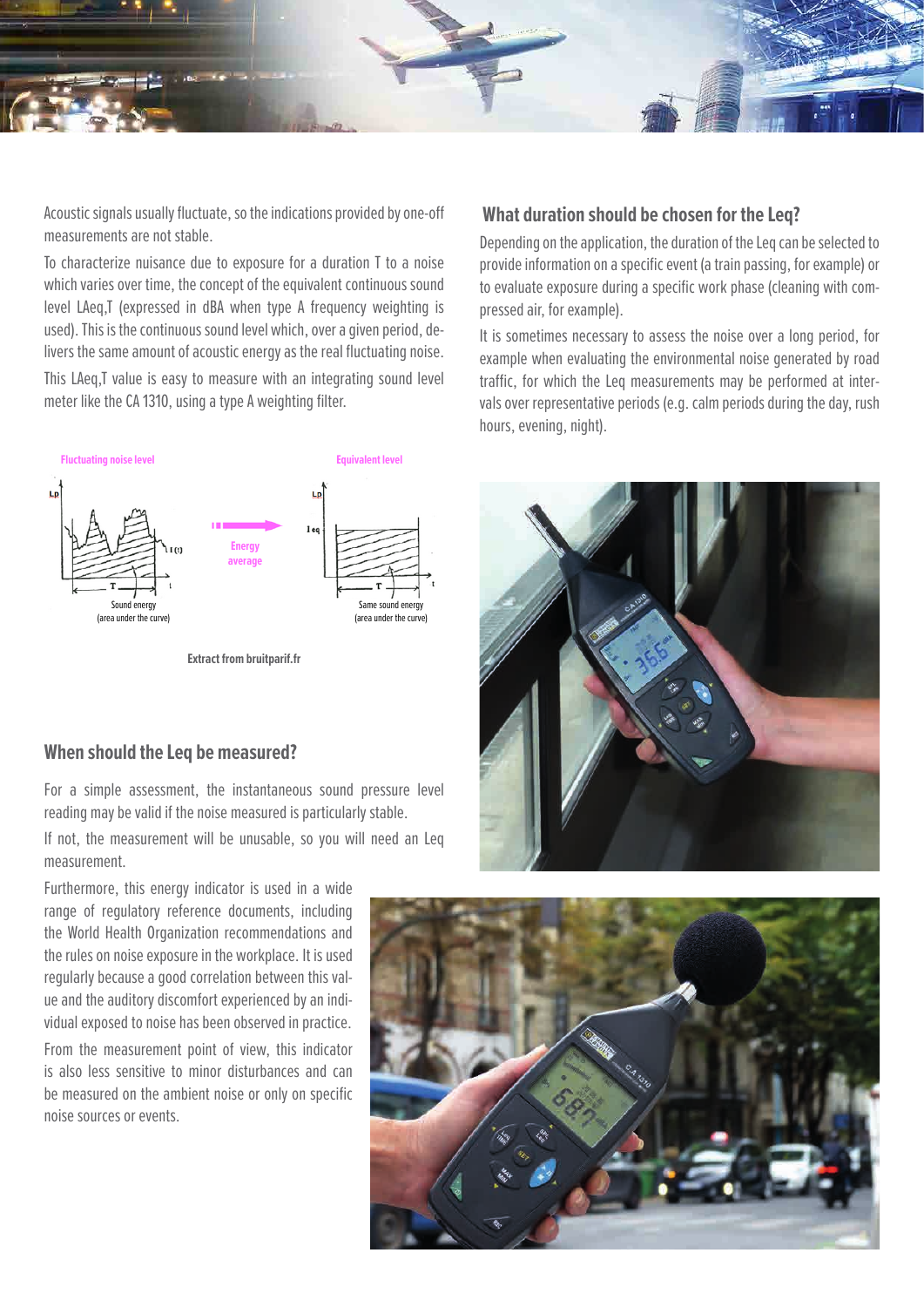

#### **Example of an application for measuring noise exposure in the workplace**

At European level, directive 2003/10/CE defines the minimum health and safety requirements concerning workers' exposure to noise.

For the testing methodology, please refer to the ISO 9612 standard with which the CA 1310 complies as a Class 2 integrating sound level meter.

#### **Measuring the Leq for a specific tasks on the workstation**

# DID YOU KNOW?

In France, 1 in 3 workers reports exposure to noise levels which are hazardous for health\*

**\*Extract from INRS, Source: Summer 2017 survey**

#### Configuration of the Leq duration:



The key on the CA 1310 can be used to select the duration as required among the following values: 10 seconds, 1 minute, 5 minutes, 10 minutes, 10 minutes, 30 minutes, 1 hour, 2 hours, 4 hours, 8 hours, 16 hours, 24 hours.



This second key can be used to switch to Leq mode and start, pause or stop acquisition.

*Advantages of the CA 1310: the possibility of rereading the timestamped Leq value measurements on the CA 1310 or in the SL Software supplied for PC.*



**Example of results extracted from SL-Software**

#### Positioning of the sound level meter:

The levels measured must be representative which means they should be measured close to the worker's ear. Simply place the microphone in the positions where the worker's head is when performing the task (distance of 10 cm to 40 cm from the ear receiving the most exposure).

The foam wind guard supplied with the instrument helps to limit the noise caused by air streams.

*Advantages of the CA 1310: a tripod insert on the back of the product and the possibility of detaching the microphone and using it remotely thanks to its extension (option).*

#### Verification with an acoustic calibrator:

On-site checks can be carried out using an acoustic calibrator (accessory) so that you can verify the integrity of the measurement before performing it. A calm atmosphere is preferable for this operation.

*Advantages of the CA 1310: possibility of making adjustments very simply.*

#### Choice of weighting:

Type A frequency weighting is based on the sensitivity of the human ear. The time constant for the sound level meter should be chosen as follows:

- Slow constant / S (1s) for noises whose levels are stable.
- Fast constant / F (125 ms) for noises whose levels fluctuate significantly.